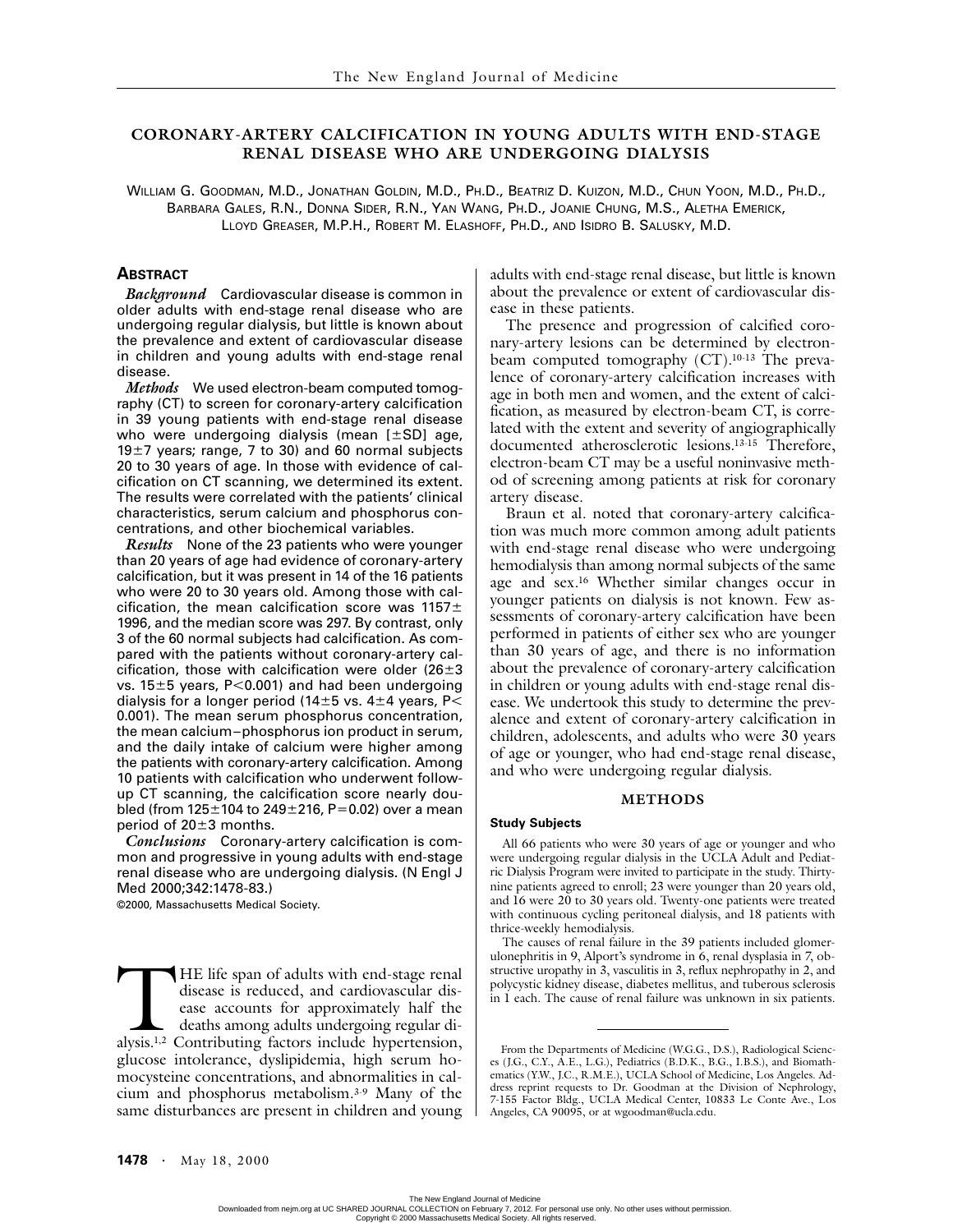The clinical characteristics and causes of renal failure did not differ significantly between the patients treated with hemodialysis and those treated by peritoneal dialysis.

Screening for coronary-artery calcification was performed with electron-beam CT. The measurements were repeated in 22 patients after 18 to 24 months. The results of monthly serum biochemical determinations were collected for the six months immediately preceding each scan in each patient, and these results were averaged to obtain a mean value for each measurement. They included measurements of serum calcium, phosphorus, alkaline phosphatase, cholesterol, and albumin and calculations of the serum calcium–phosphorus ion product.17,18 Serum parathyroid hormone was measured either monthly in patients treated with calcitriol or quarterly in those not receiving calcitriol.17,18 We also obtained electron-beam CT scans of 32 women and 28 men between the ages of 20 and 30 years who had no known history of cardiovascular or renal disease.

Height, weight, and body-mass index (the weight in kilograms divided by the square of the height in meters) were measured when the scans were done. Information about primary causes of renal failure, systolic and diastolic blood pressure, the duration of chronic renal disease, the duration of treatment with dialysis (excluding, in the case of 27 patients, the intervals of adequate renal function as a result of renal transplantation), previous parathyroidectomy, and the use of calcitriol therapy was also gathered. The cumulative doses of calcium-containing medications and calcitriol during the six months immediately preceding the scans were calculated for each patient.

The study protocol was approved by the UCLA Human-Subjects Protection Committee. All study subjects, or a parent or guardian in the case of those who were younger than 18 years of age, gave written informed consent.

### **Protocol for Electron-Beam CT**

All imaging procedures were performed with the same scanner (Evolution XP-150, Imatron, South San Francisco, Calif.).19 Contiguous transverse imaging sections were obtained with the use of 3-mm collimation, starting approximately 2 cm below the carina and extending to the inferior margin of the heart. Images for each section were acquired with the use of a single slice during a 100 msec exposure while the subject held his or her breath. The timing of image acquisition was coordinated with the diastolic phase of the cardiac cycle at 80 percent of the RR interval with the use of electrocardiographic monitoring. Images were reconstructed with the use of a 260-mm or 300-mm field of view, a matrix of 512 by 512, and a sharp reconstruction filter.

All scans were scored with the use of Imatron software (version 12.25) by one of two technicians who had no knowledge of the clinical condition of the subjects being evaluated or the results of previous scans. Regions of interest were identified around foci of calcification within epicardial arteries, as defined by the presence of two contiguous pixels with density values of at least 130 Hounsfield units. As originally described by Agatston et al.,19 the degree of coronary-artery calcification was then calculated by multiplying the area of each calcified lesion by a weighting factor corresponding to the peak pixel intensity for each lesion to yield a lesionspecific calcification score. The sum of the scores for all arterial lesions provides an overall score for each subject.19 All images were reviewed by one of the radiologists most familiar with the method of determining these scores at our institution.

#### **Statistical Analysis**

The results are presented as means ±SD. The distribution of categorical variables among the groups was assessed by chi-square analysis or by Fisher's exact test.20,21 Comparisons between groups were made with use of unpaired t-tests, and the rank-sum test was used for data that were normally distributed.20,21 Paired t-tests were used to assess changes in coronary-artery calcification scores over time.<sup>20</sup>

# **RESULTS**

The mean age of the 39 patients with end-stage renal disease who underwent screening for coronaryartery calcification was  $19\pm7$  years (range, 7 to 30). There were 20 female patients and 19 male patients. Four patients were black, 6 were white, 5 were Asian, and 24 were Hispanic. The mean duration of dialysis was  $7\pm6$  years (range, 0.3 to 21). Among the 23 patients who were younger than 20 years of age, none had evidence of coronary-artery calcification. In contrast, 14 of the 16 patients (7 women and 7 men) who were 20 to 30 years of age had evidence of coronary-artery calcification on CT scanning (Fig. 1). Their calcification scores averaged  $1157 \pm 1996$  (range,



**Figure 1.** Coronary-Artery Calcification Scores in 39 Children and Young Adults with End-Stage Renal Disease Who Were Treated by Dialysis, According to Age.

Coronary-artery calcification was assessed by electron-beam computed tomography. The scale on the y axis is logarithmic.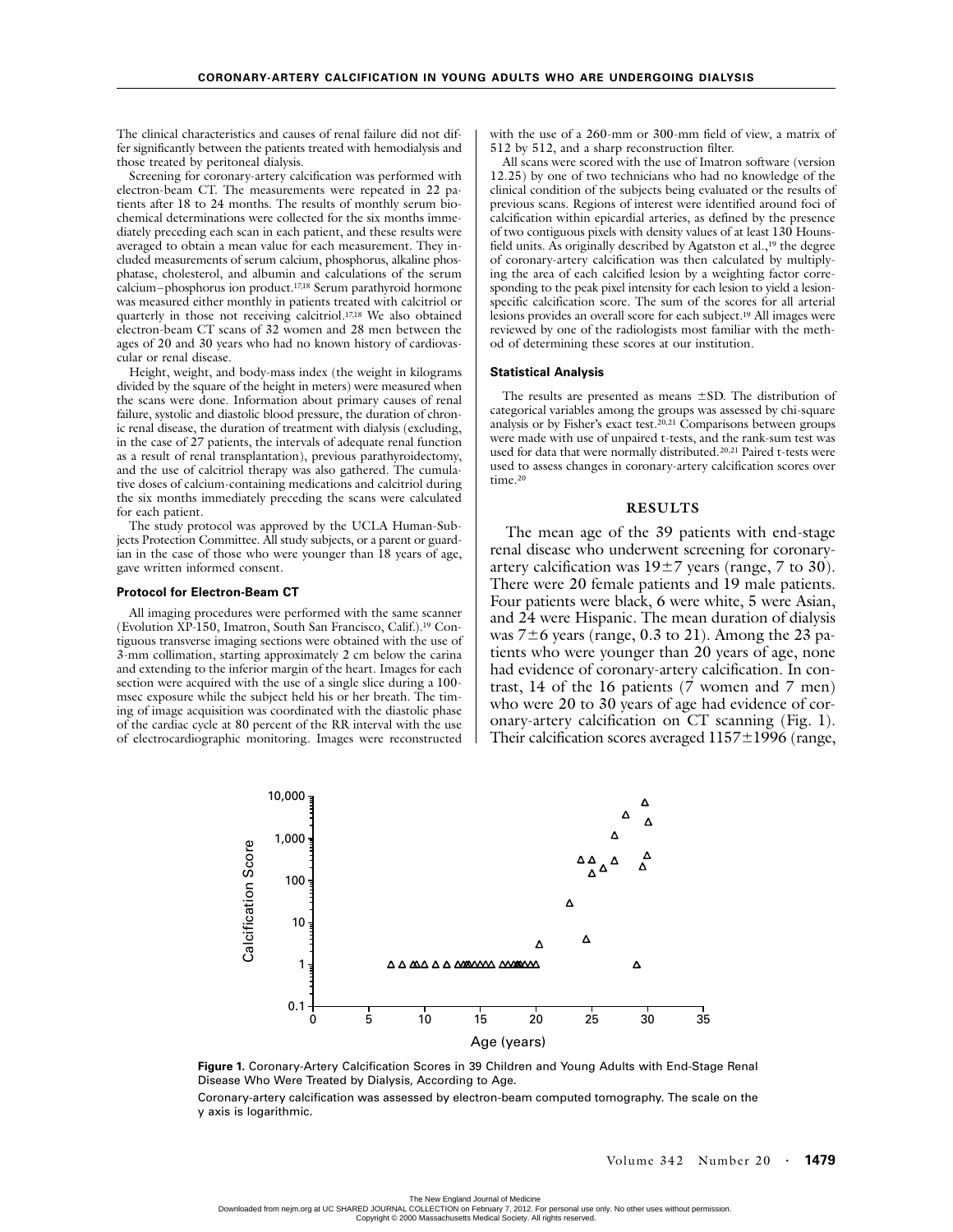2 to 7047; median, 297). By comparison, coronaryartery calcification was found in only 3 of the 60 normal subjects, who were 20 to 30 years old. Two women (age, 24 and 28 years) had calcification scores of 2 and 1, and one 29-year-old man had a score of 77.

The patients with end-stage renal disease did not differ significantly from the normal subjects with respect to sex or racial or ethnic group, but the normal subjects were older (mean age,  $26 \pm 4$  vs.  $19 \pm 7$  years; P<0.001). Matching of patients and normal subjects according to sex, age (within two years), and bodymass index (within 10 percent) yielded 11 patients and 27 normal subjects, of whom 9 (82 percent) and 2 (7 percent), respectively, had coronary-artery calcification  $(P<0.001)$ .

The patients with coronary-artery calcification did not differ significantly from those without calcification with respect to systolic and diastolic blood pressure, and the proportion of males in each group was similar (Table 1). Only one patient had diabetes mellitus, and his calcification score was zero. On average, the patients with calcification were older, however, and they had been undergoing dialysis longer. The median duration of dialysis was 13 years in the patients with coronary-artery calcification and 2 years in those without calcification. Therefore, the probability of calcification increased as a function of the duration of dialysis (Fig. 2).

Serum phosphorus concentrations tended to be higher and the calcium–phosphorus ion product in serum was significantly higher in the patients with coronary-artery calcification than in those without calcification (Table 1). Serum alkaline phosphatase concentrations were lower in those with coronaryartery calcification, whereas the serum calcium and parathyroid hormone concentrations did not differ significantly between the two groups. The amount of calcium ingested daily as a phosphate-binding agent was nearly twice as great in the patients with coronary-artery calcification as in those without calcification (6456 $\pm$ 4278 vs. 3325 $\pm$ 1490 mg per day,  $P=0.02$ ).

The proportion of patients who were undergoing peritoneal dialysis or who were receiving calcitriol did not differ significantly between those with coronary-artery calcification and those without calcification. Thirteen of the 27 patients who had undergone a kidney transplantation had coronary-artery calcification, whereas only 1 of 12 patients who had not undergone transplantation had calcification  $(P=$ 0.03). This difference was attributable, however, to the longer duration of dialysis in patients who had undergone transplantation, as compared with those who had not  $(9\pm7$  vs.  $3\pm3$  years, P<0.001).

The proportion of patients who had undergone parathyroidectomy also did not differ significantly between those with coronary-artery calcification and those without calcification, but 6 of the 9 patients

### **TABLE 1.** CHARACTERISTICS OF THE 39 PATIENTS, ACCORDING TO THE PRESENCE OR ABSENCE OF CORONARY-ARTERY CALCIFICATION.<sup>\*</sup>

| <b>CHARACTERISTIC</b>                                                       | <b>CALCIFICATION</b><br>$(N = 14)$ | <b>No</b><br><b>CALCIFICATION</b><br>$(N = 25)$ | P VALUET |
|-----------------------------------------------------------------------------|------------------------------------|-------------------------------------------------|----------|
| Age $(yr)$                                                                  | $26 + 3$                           | $15 + 5$                                        | < 0.001  |
| Sex (M/F)                                                                   | 7/7                                | 12/13                                           | 0.91     |
| Systolic blood pressure<br>(mm Hg)                                          | $130 \pm 16$                       | $125 \pm 15$                                    | 0.30     |
| Diastolic blood pressure<br>(mm Hg)                                         | $75 + 12$                          | $76 + 12$                                       | 0.91     |
| Duration of dialysis (yr)<br>Mean<br>Median                                 | $14 + 5$<br>13                     | $4\pm4$<br>$\mathfrak{D}$                       | < 0.001  |
| Age at initiation of dialysis<br>(vr)                                       | $13 + 4$                           | $12 + 5$                                        | 0.44     |
| Body-mass index                                                             | $24.8 \pm 4.2$                     | $20.5 \pm 4.1$                                  | 0.004    |
| Serum calcium (mg/dl)                                                       | $9.5 \pm 1.0$                      | $9.1 \pm 0.9$                                   | 0.25     |
| Serum phosphorus (mg/dl)                                                    | $6.9 \pm 0.9$                      | $6.3 \pm 1.2$                                   | 0.06     |
| Serum calcium-phosphorus<br>ion product (mg <sup>2</sup> /dl <sup>2</sup> ) | $65.0 \pm 10.6$                    | $56.4 \pm 12.7$                                 | 0.04     |
| Serum alkaline phosphatase<br>(U/liter)                                     | $129 + 58$                         | $260 \pm 171$                                   | 0.01     |
| Serum parathyroid hormone<br>(pg/ml)                                        | $361 \pm 182$                      | $445 \pm 490$                                   | 0.46     |
| Serum albumin (g/dl)                                                        | $4.1 \pm 0.4$                      | $3.6 \pm 0.6$                                   | 0.02     |
| Serum cholesterol (mg/dl)                                                   | $161 \pm 42$                       | $204 \pm 69$                                    | 0.02     |
| Dose of oral calcium (mg/day)                                               | 6456±4278                          | $3325 \pm 1490$                                 | 0.02     |

\*Plus–minus values are means ±SD. Coronary-artery calcification was assessed by electron-beam computed tomography. To convert values for calcium to millimoles per liter, multiply by 0.25; to convert values for phosphorus to millimoles per liter, multiply by 0.32; to convert values for the calcium–phosphorus ion product to millimoles squared per liter squared, multiply by 0.083; to convert serum parathyroid hormone to picomoles per liter, multiply by 0.1; and to convert values for cholesterol to millimoles per liter, multiply by 0.256.

†All P values were determined with the use of unpaired t-tests.

who had undergone parathyroidectomy (67 percent) had calcification, as compared with 8 of 30 patients who had not (27 percent;  $P=0.05$ ). Again, these patients were older, on average, and they had been undergoing dialysis longer. The serum concentrations of calcium and phosphorus and the serum calcium– phosphorus ion product were higher in the patients who had undergone parathyroidectomy (data not shown).

None of the patients with coronary-artery calcification had symptoms of angina or a history of myocardial infarction, but six had electrocardiographic abnormalities, even after the exclusion of changes that were likely to be due to hypertension or an excess of extracellular fluid. The abnormalities were ischemic changes in five and first-degree atrioventricular block in one. Mitral-valve calcification was detected in two of the seven patients who were examined by echocardiography. One of these patients subsequently underwent mitral-valve and aortic-valve replacement,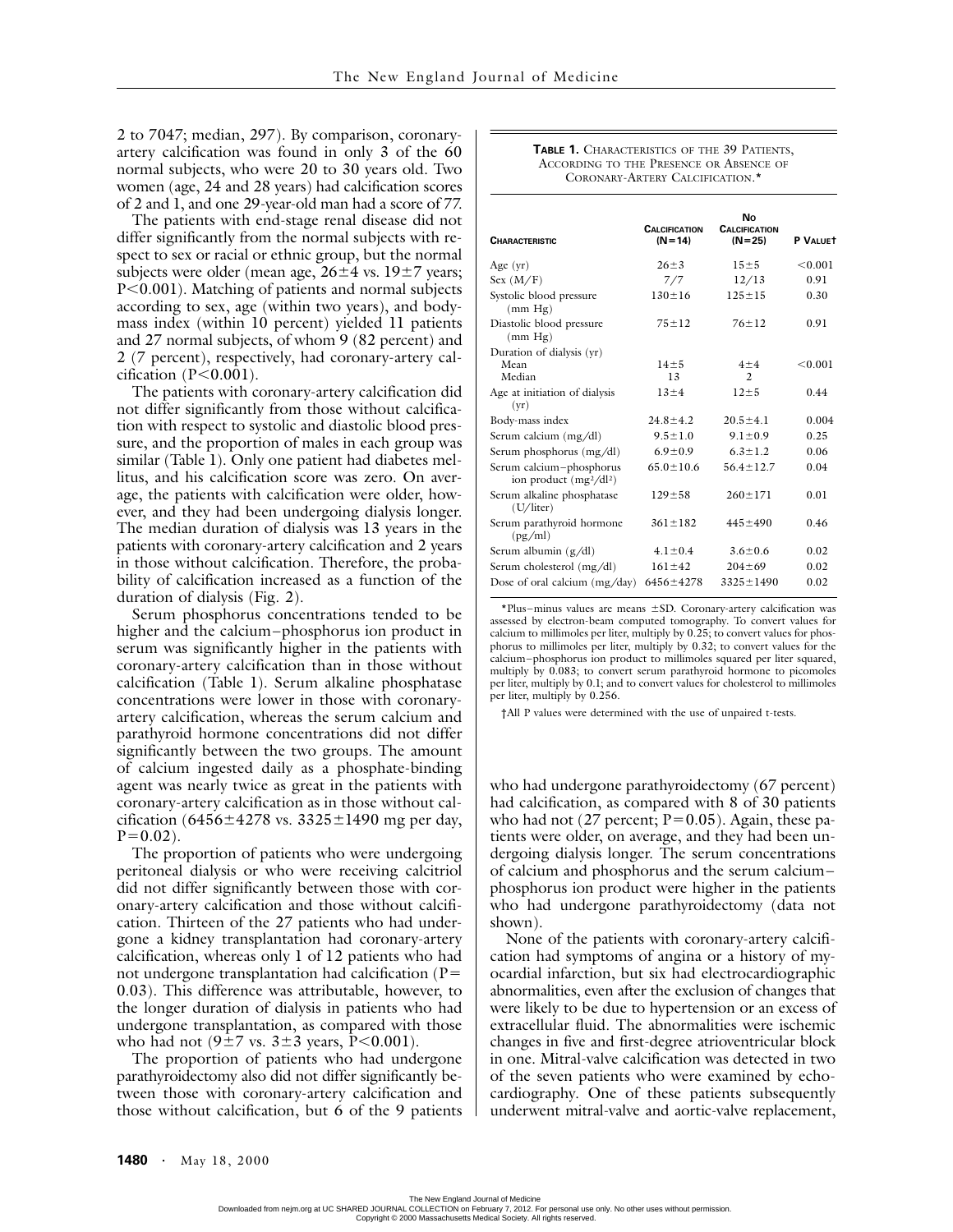

**Figure 2.** Prevalence of Coronary-Artery Calcification among 39 Patients with End-Stage Renal Disease, According to the Duration of Treatment with Dialysis.

Coronary-artery calcification was assessed by electron-beam computed tomography. The stepped dashed line indicates the proportion of patients with evidence of coronary-artery calcification within each interval of approximately four years. The curved line reflects estimates derived by logistic-regression analysis. All patients were 30 years of age or younger when they were first evaluated by electron-beam computed tomography. The duration of dialysis excludes intervals of adequate renal function as a result of renal transplantation in 27 patients.

and a calcified atheroma near the ostium of the right coronary artery was detected by echocardiography in the other.

CT scanning was repeated in 22 patients a mean of 22±7 months later. Among 12 patients who had no evidence of coronary-artery calcification on the initial scan, 2 had evidence of calcification on follow-up scanning. Among the 10 of these 22 patients who had evidence of coronary-artery calcification on the initial scan, 9 had a higher calcification score on follow-up scanning; the values nearly doubled (from  $125\pm104$  to  $249\pm216$ ) over a mean period of  $20\pm3$ months  $(P=0.02)$  (Fig. 3). Serum concentrations of phosphorus and the calcium–phosphorus ion product were positively correlated with the change in calcification scores at follow-up.

## **DISCUSSION**

Our results indicate that coronary-artery calcification, as measured by electron-beam CT, is common in women and men who are 30 years old or younger and who have end-stage renal disease for which they are undergoing regular dialysis. It is quite uncommon, however, in normal subjects who are 20 to 30 years of age. Indeed, only 10 percent of women and 25 percent of men between the ages of 40 and 49 years who have normal renal function have coronaryartery calcification,<sup>19</sup> whereas in our study, seven of eight women (88 percent) and seven of eight men (88 percent) who were 20 to 30 years of age had calcification. Thus, coronary-artery calcification occurs more frequently in young adults with end-stage re-



**Figure 3.** Coronary-Artery Calcification Scores in 10 Patients with Evidence of Coronary-Artery Calcification on the Initial Scan and in 2 Patients in Whom Calcification Was Detected during Follow-up.

Coronary-artery calcification was assessed by electron-beam computed tomography. The mean interval between the scans was 20 months (range, 12 to 41). All patients underwent regular dialysis, and all were 20 to 30 years of age at the time of the first scan.

nal disease than in either normal subjects of the same age and sex or older adults with normal renal function.

Several established risk factors for coronary artery disease, such as elevated levels of systolic and diastolic blood pressure, male sex, and the presence of diabetes mellitus, were not associated with coronaryartery calcification in this relatively small study of young patients who were undergoing dialysis. Only one patient had diabetes, reflecting the low prevalence of diabetes among young adults who are undergoing dialysis.22 Among those with coronary-artery calcification, serum cholesterol concentrations were lower and serum albumin concentrations and bodymass index were higher than in the patients without calcification. These findings do not support the view that malnutrition has a role in the development of coronary artery disease in young persons treated with dialysis, as has been suggested in the case of older adults.23

The duration of treatment with dialysis was substantially longer, however, in the patients with coronary-artery calcification than in those without calcification. All had undergone regular dialysis for at least five years, and most started dialysis as children or adolescents. Indeed, the age at which dialysis was started averaged  $13±4$  years among those with coronary-artery calcification.

The relation between coronary-artery calcification scores and clinically important coronary-artery lesions is controversial.24 In persons older than 50 years of age, calcification scores of more than 10 but less than 100 are considered to reflect the presence of minimal or mild luminal stenosis.19 Values of 100 to 400 suggest the presence of nonobstructive coro-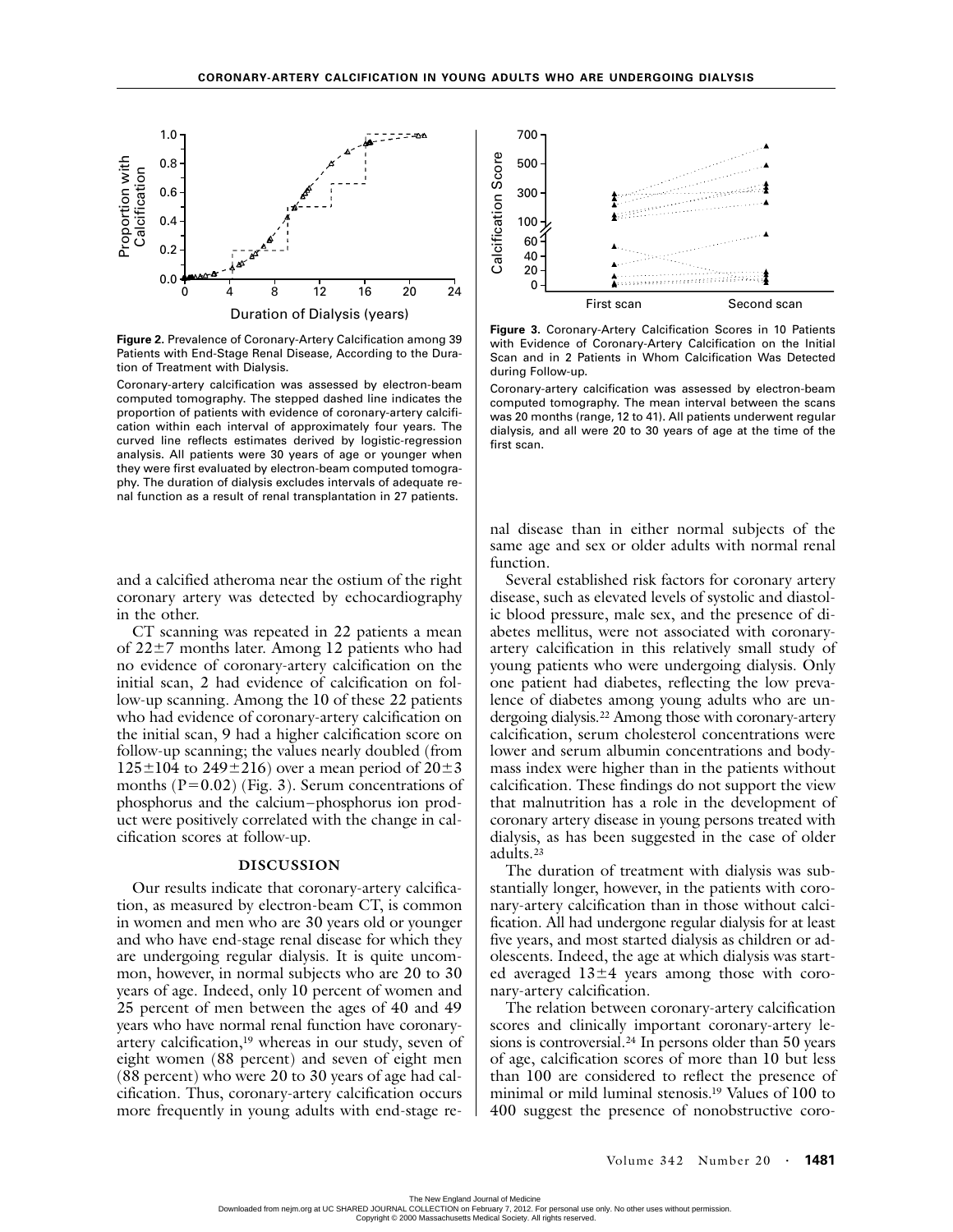nary artery disease, but stenotic lesions are found in some patients who have scores within this range.<sup>19</sup> The calcification scores ranged from 2 to 7047 in our patients, and values exceeded 100 in 11 of them. These findings indicate that many young adults with end-stage renal disease have radiographic evidence of clinically silent yet potentially serious coronaryartery lesions, and some have electrocardiographic and echocardiographic abnormalities. Further work will be required to determine whether the previously described relation between the presence of coronaryartery calcification and angiographically documented coronary-artery lesions in the general population applies to patients with end-stage renal disease.

When coronary-artery calcification was initially present, the degree of calcification increased during follow-up, and the mean calcification score nearly doubled in less than two years. The magnitude of change was greater than that reported previously in middle-aged adults, in whom the scores rose 24 percent per year.25 Thus, the rate of progression of coronary-artery calcification in young adults treated with dialysis exceeds the rate of progression in older persons with normal renal function.

The mechanisms responsible for vascular calcification in patients with chronic renal failure remain uncertain, and the relation between arterial-wall calcification and the atherosclerotic process is not fully understood.26 Calcium deposits are found, however, in a large proportion of atherosclerotic lesions, providing the basis for the use of electron-beam CT to screen for coronary artery disease.<sup>24,27</sup> The presence of coronary-artery calcification in young adult patients who are undergoing dialysis may therefore simply reflect the high prevalence of atherosclerosis documented previously among those with end-stage renal disease.28,29

It is possible, however, that alterations in mineral metabolism and the treatment of these abnormalities contribute to the development of vascular calcification in patients with end-stage renal disease.30 Treatment with vitamin D has been associated with postmortem evidence of vascular and soft-tissue calcification in children with chronic renal failure.<sup>31</sup> On the basis of data from the U.S. Renal Data System, high serum phosphorus concentrations and high values for the calcium–phosphorus ion product in serum were independent risk factors for death in patients with end-stage renal disease.9 Whether these factors, acting alone or in combination, directly influence the process of calcium deposition in the arterial wall remains to be determined, but an inverse relation between the serum calcitriol concentrations and the degree of coronary-artery calcification has been reported in subjects with normal renal function.32

Our results provide support for the concept that disturbances in mineral metabolism contribute to coronary-artery calcification in patients with end-stage renal disease. Patients with calcification had higher serum phosphorus concentrations and a higher calcium–phosphorus ion product in serum, and their daily intake of calcium-containing phosphate-binding agents was nearly twice as great as in those without calcification. Thus, long-term exposure to the abnormalities in mineral metabolism that characterize chronic renal failure and the treatment of these abnormalities appear to contribute to the development of coronary-artery calcification in young adults with end-stage renal disease.

Additional studies are needed to determine whether the use of large oral doses of calcium-containing phosphate-binding agents or the treatment of secondary hyperparathyroidism with vitamin D sterols promotes arterial-wall calcification in patients with end-stage renal disease. The adverse cardiovascular implications of coronary-artery calcification in patients with end-stage renal disease who are treated by long-term dialysis underscore the need to expedite renal transplantation in those in whom end-stage renal disease develops in childhood or adolescence.33 Clinicians should be aware, however, that young adults undergoing regular dialysis may harbor clinically silent yet potentially serious coronary artery disease that is disproportionate to their age.

Supported in part by grants from the Public Health Service (DK-52905, DK-35423, and RR-00865) and by funds from the Casey Lee Ball Foundation.

# **REFERENCES**

**1.** Patient mortality and survival. In: Renal Data System. USRDS 1998 annual data report. Bethesda, Md.: National Institute of Diabetes and Digestive and Kidney Diseases, 1999:63-78.

**2.** Causes of death. In: Renal Data System. USRDS 1998 annual data report. Bethesda, Md.: National Institute of Diabetes and Digestive and Kidney Diseases, 1999:79-90.

**3.** Mailloux LU, Haley WE. Hypertension in the ESRD patient: pathophysiology, therapy, outcomes, and future directions. Am J Kidney Dis 1998;32:705-19.

**4.** Zager PG, Nikolic J, Brown RH, et al. "U" curve association of blood pressure and mortality in hemodialysis patients. Kidney Int 1998;54:561- 9. [Erratum, Kidney Int 1998;54:1417.]

**5.** Owen WF, Madore F, Brenner BM. An observational study of cardiovascular characteristics of long-term end-stage renal disease survivors. Am J Kidney Dis 1996;28:931-6.

**6.** DeFronzo RA. Pathogenesis of glucose intolerance in uremia. Metabolism 1978;27:1866-80.

**7.** Avram MM, Goldwasser P, Burrell DE, Antignani A, Fein PA, Mittman N. The uremic dyslipidemia: a cross-sectional and longitudinal study. Am J Kidney Dis 1992;20:324-35.

**8.** Bostom AG, Shemin D, Lapane KL, et al. Hyperhomocysteinemia, hyperfibrinogenemia, and lipoprotein (a) excess in maintenance dialysis patients: a matched case-control study. Atherosclerosis 1996;125:91-101.

**9.** Block GA, Hulbert-Shearon TE, Levin NW, Port FK. Association of serum phosphorus and calcium x phosphate product with mortality risk in chronic hemodialysis patients: a national study. Am J Kidney Dis 1998;31: 607-17.

**10.** Rumberger JA, Brundage BH, Rader DJ, Kondos G. Electron beam computed tomographic coronary calcium scanning: a review and guidelines for use in asymptomatic persons. Mayo Clin Proc 1999;74:243-52. [Erratum, Mayo Clin Proc 1999;74:538.]

**11.** Achenbach S, Moshage W, Ropers D, Nossen J, Daniel WG. Value of electron-beam computed tomography for the noninvasive detection of high-grade coronary-artery stenoses and occlusions. N Engl J Med 1998; 339:1964-71.

**12.** Kaufmann RB, Sheedy PF II, Maher JE, et al. Quantity of coronary